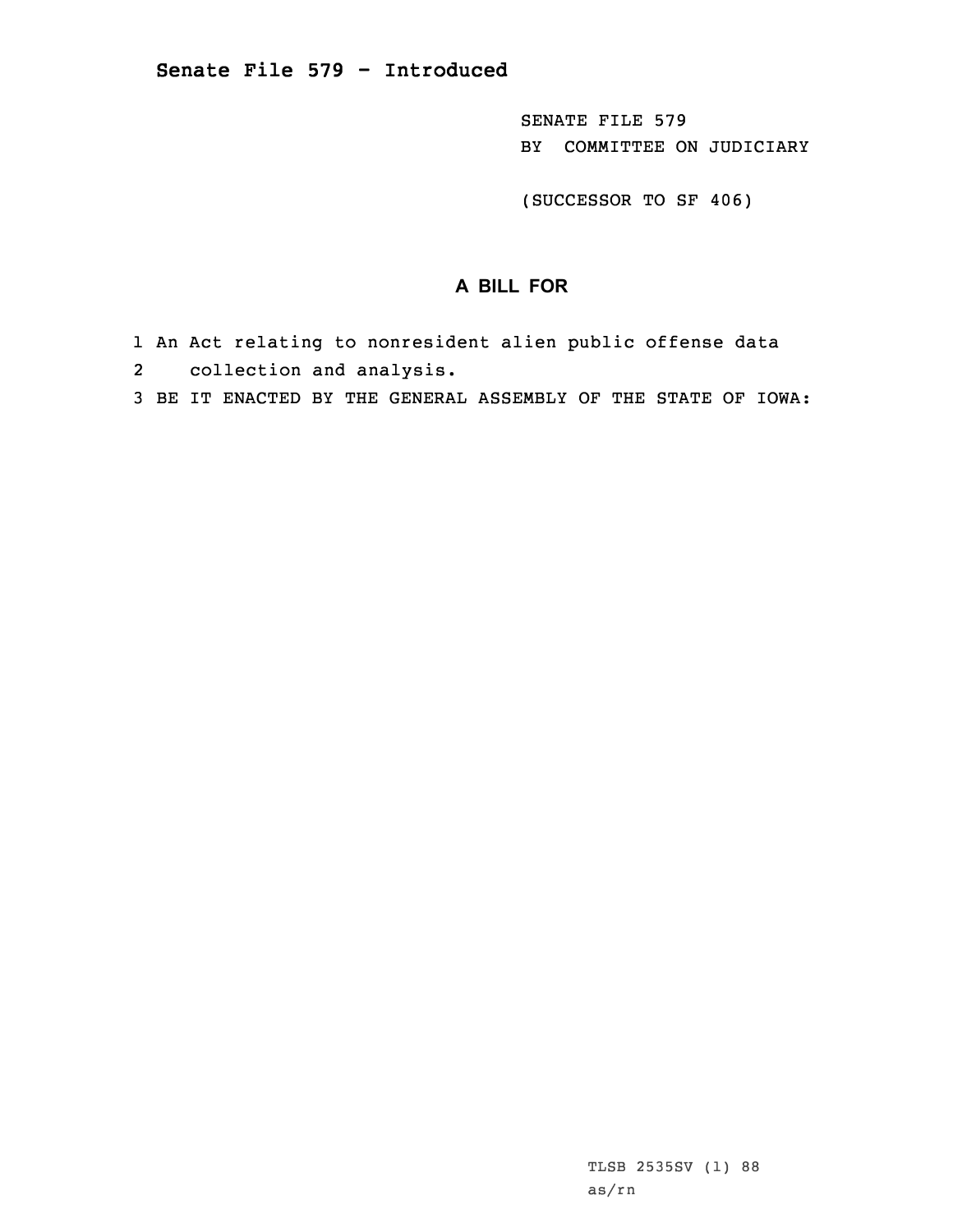1 Section 1. NEW SECTION. **27A.12 Data collection.** 2 Each state or local law enforcement agency subject to this chapter shall do all of the following: 4 1. Collect data relating to the commission of public offenses by nonresident aliens as defined in section 9I.1. Data collected shall include but is not limited to: *a.* Whether <sup>a</sup> citation was issued or an arrest was made. *b.* The type of citation issued or the basis for the arrest. *c.* Whether the public offense was <sup>a</sup> misdemeanor or felony. *d.* Whether the public offense was committed against another 11 person. 12 *e.* Injuries sustained by another person or <sup>a</sup> law enforcement officer as <sup>a</sup> result of or in the course of committing the public offense. *f.* The type of property seized pursuant to an arrest. 2. Data collected pursuant to this section shall be submitted to the division of criminal and juvenile justice planning of the department of human rights as directed by the division. Sec. 2. Section 216A.131A, Code 2019, is amended to read as 21 follows: 22 **216A.131A Division of criminal and juvenile justice planning.** The division of criminal and juvenile justice planning is 24 established to fulfill the responsibilities of this [subchapter](https://www.legis.iowa.gov/docs/code/2019/216A.pdf), including the duties specified in sections [216A.135](https://www.legis.iowa.gov/docs/code/2019/216A.135.pdf), [216A.136](https://www.legis.iowa.gov/docs/code/2019/216A.136.pdf), 216A.137, [216A.138](https://www.legis.iowa.gov/docs/code/2019/216A.138.pdf), and [216A.139](https://www.legis.iowa.gov/docs/code/2019/216A.139.pdf), and 216A.140A. Sec. 3. NEW SECTION. **216A.140A Nonresident alien public offense research project.** 1. The division shall establish and maintain <sup>a</sup> nonresident alien public offense research project to conduct analyses and evaluate the public offense data submitted to the division pursuant to section 27A.12. 2. The division shall submit an annual report to the general assembly by January 31 of each year regarding research results and the status of the project.

-1-

LSB 2535SV (1) 88  $as/rn$   $1/2$